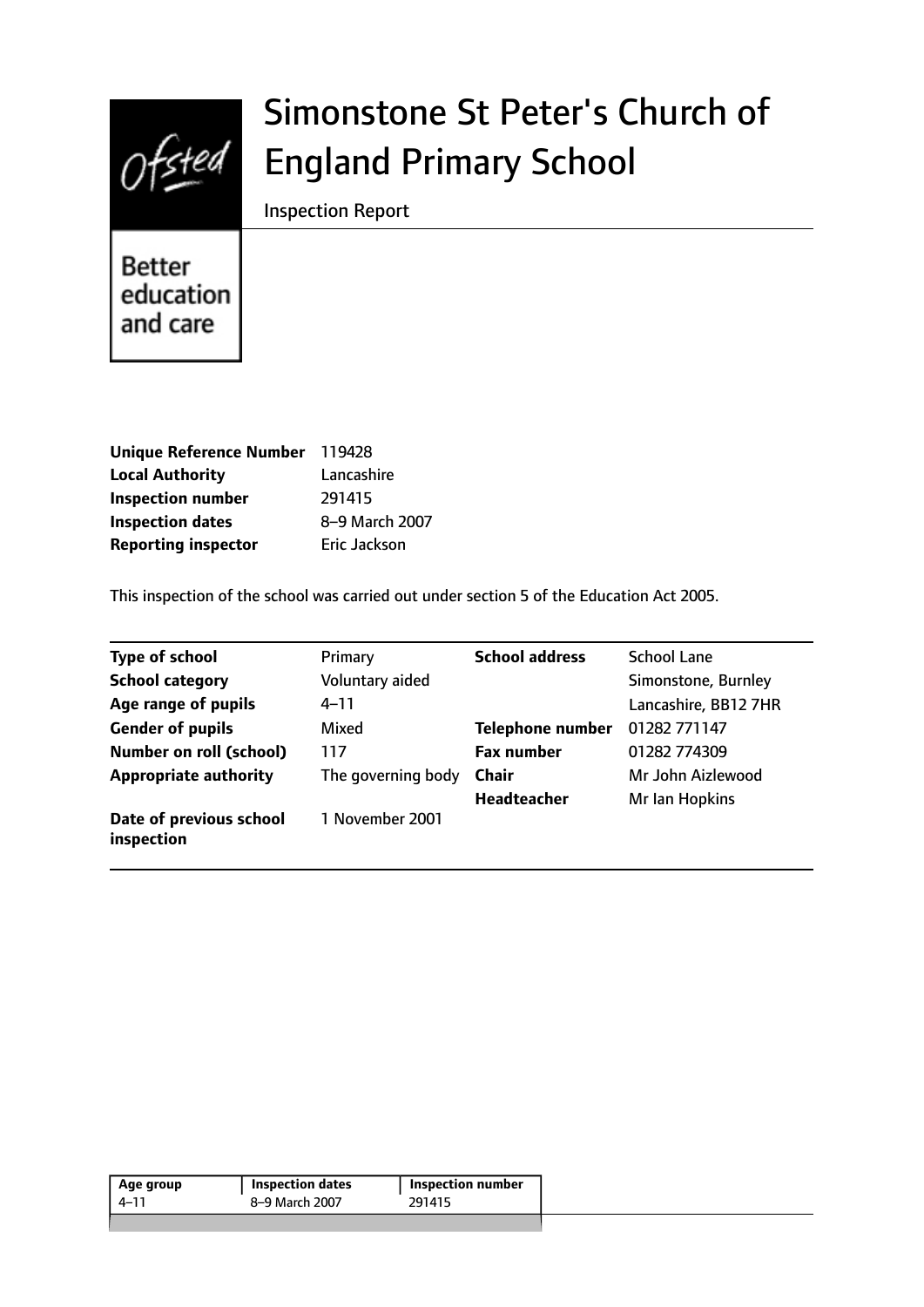© Crown copyright 2007

Website: www.ofsted.gov.uk

This document may be reproduced in whole or in part for non-commercial educational purposes, provided that the information quoted is reproduced without adaptation and the source and date of publication are stated.

Further copies of this report are obtainable from the school. Under the Education Act 2005, the school must provide a copy of this report free of charge to certain categories of people. A charge not exceeding the full cost of reproduction may be made for any other copies supplied.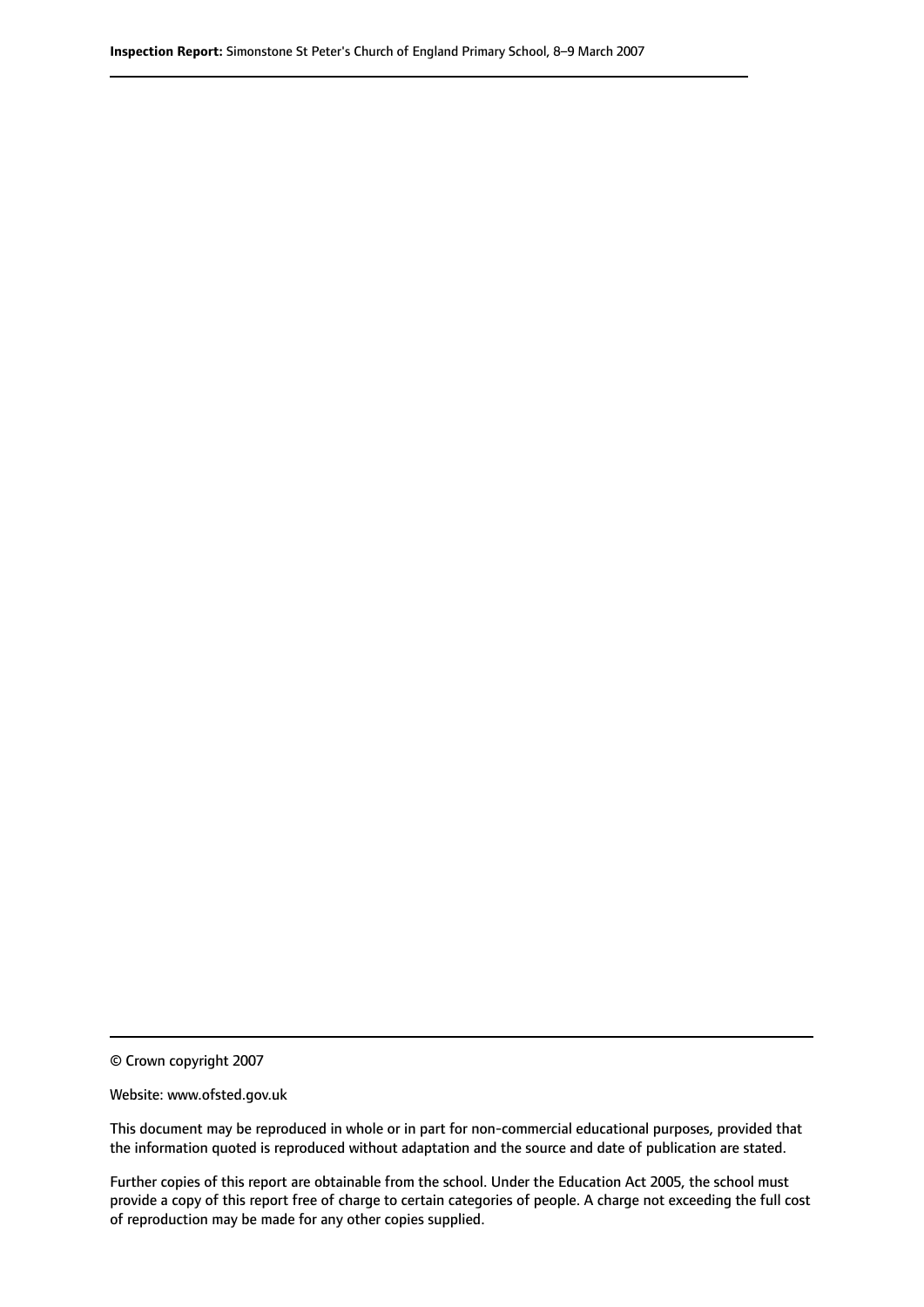# **Introduction**

The inspection was carried out by an Additional Inspector.

### **Description of the school**

This is a smaller than average school that serves a wide and largely favourable area socio-economically. The proportion of pupils eligible for free school meals is well below average. Almost all pupils are White British, with a very small number of pupils of mixed or Asian heritage. All the pupils speak English. There is before and after school care, inspected in 2005 (report available in school). Extensive building improvements have been made recently. A new headteacher was appointed in January 2007.

#### **Key for inspection grades**

| Outstanding  |
|--------------|
| Good         |
| Satisfactory |
| Inadequate   |
|              |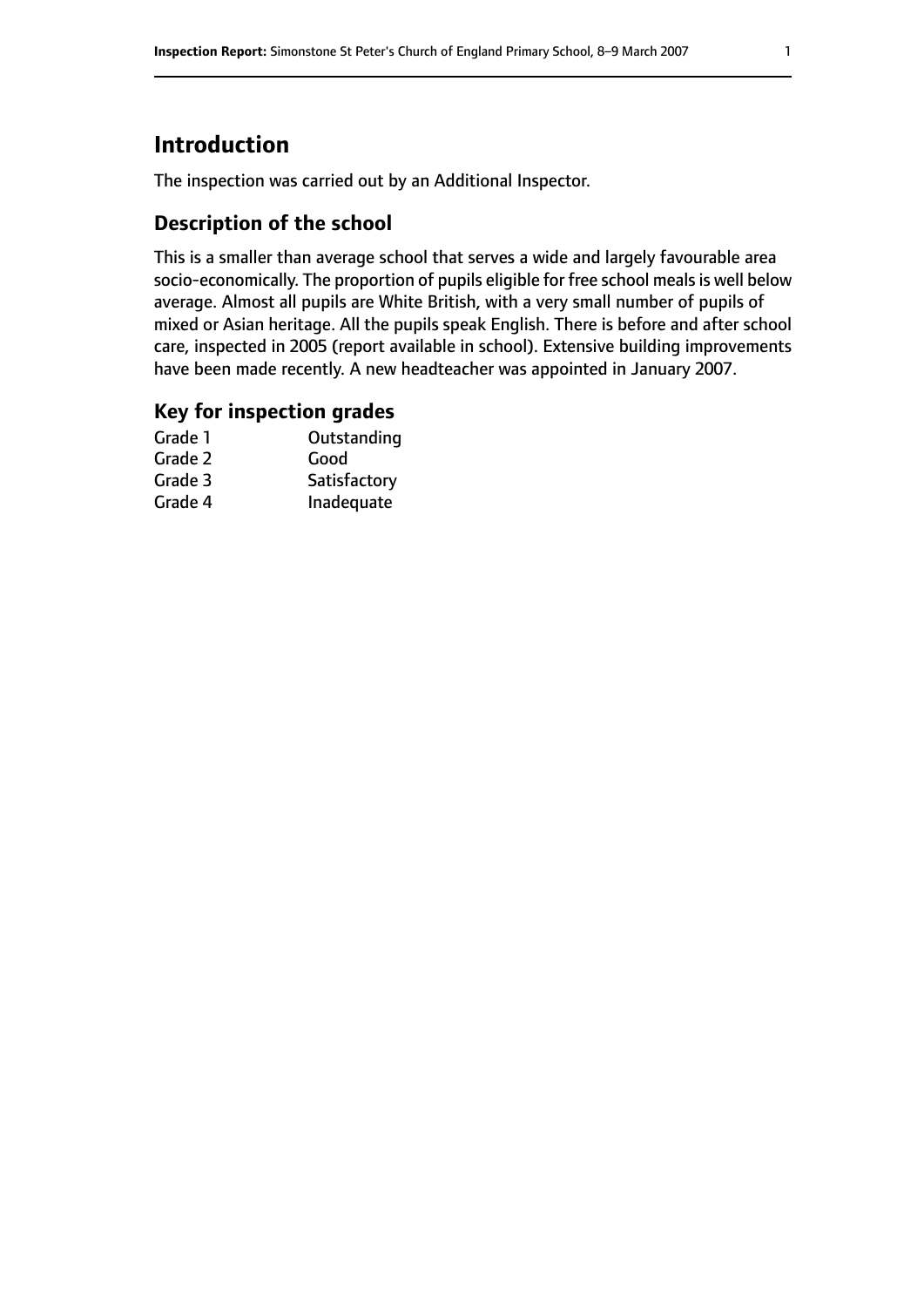# **Overall effectiveness of the school**

#### **Grade: 3**

The school provides a satisfactory education with some good features. This is a lower overall judgement than the school's self-evaluation suggests. Pupils' personal development and well-being are good. Good partnerships with other local schools and the local authority add value to the school's work. The school is popular, often oversubscribed, and highly thought of by parents. One summed up most others' views in writing, 'This is an excellent school which has given our child a first class primary education.' There is a positive atmosphere of community and shared purpose throughout the day. Pupils really enjoy being here, behave outstandingly, and make good progress in learning how to live healthily and keep themselves safe. They get on well together, and eagerly fulfil tasks and duties around school. The school's Christian mission is evident in the pupils' good spiritual, moral, social and cultural development, illustrated well in movingly sung hymns in assembly.

Standards overall are above average by the end of Year 6. In national tests in 2006 in English, mathematics and science the school met its targets at expected levels, but missed them at higher levels in all three subjects. These results reflect a falling trend in pupils' achievement by the end of Key Stage 2 compared to similar pupils nationally, particularly in writing and mathematics. Children make good progress in Reception from above average levels at entry, with very good progress in reading. They make satisfactory progress in Key Stage 1 and achieved above average standards in national tests in Year 2 in 2006, especially in reading. Fewer Year 2 pupils than average reached higher than expected levels in writing. The school's records show periods of slow progress in the middle years in the recent past. Now, pupils make satisfactory progress in Years 3 and 4, and good progress in Years 5 and 6.

Teaching and learning are satisfactory with good features. Learning is often good or better in Reception and Years 5 and 6. The curriculum is sound, and is well-enriched by after-school activities, visits and visitors. The staff care for the pupils well, and their support and guidance for their learning are satisfactory. Pupils with learning difficulties and disabilities are supported well to make good progress.

Leadership and management are satisfactory but the school's capacity to improve is good. The new headteacher has already developed a clear vision for the school's development, working closely with the recently appointed assistant headteacher. While immediate priorities for improvement have been correctly identified, precise plans with measurable outcomes for the pupils have yet to be drawn up. Parents and governors say that they are pleased with the start made by the new leadership team. Governors are very supportive, working in close partnership with parents and the staff, and provide satisfactory challenge to the school's leadership.

#### **What the school should do to improve further**

• Ensure that all pupils achieve the highest level they are capable of in English, especially writing, and in mathematics.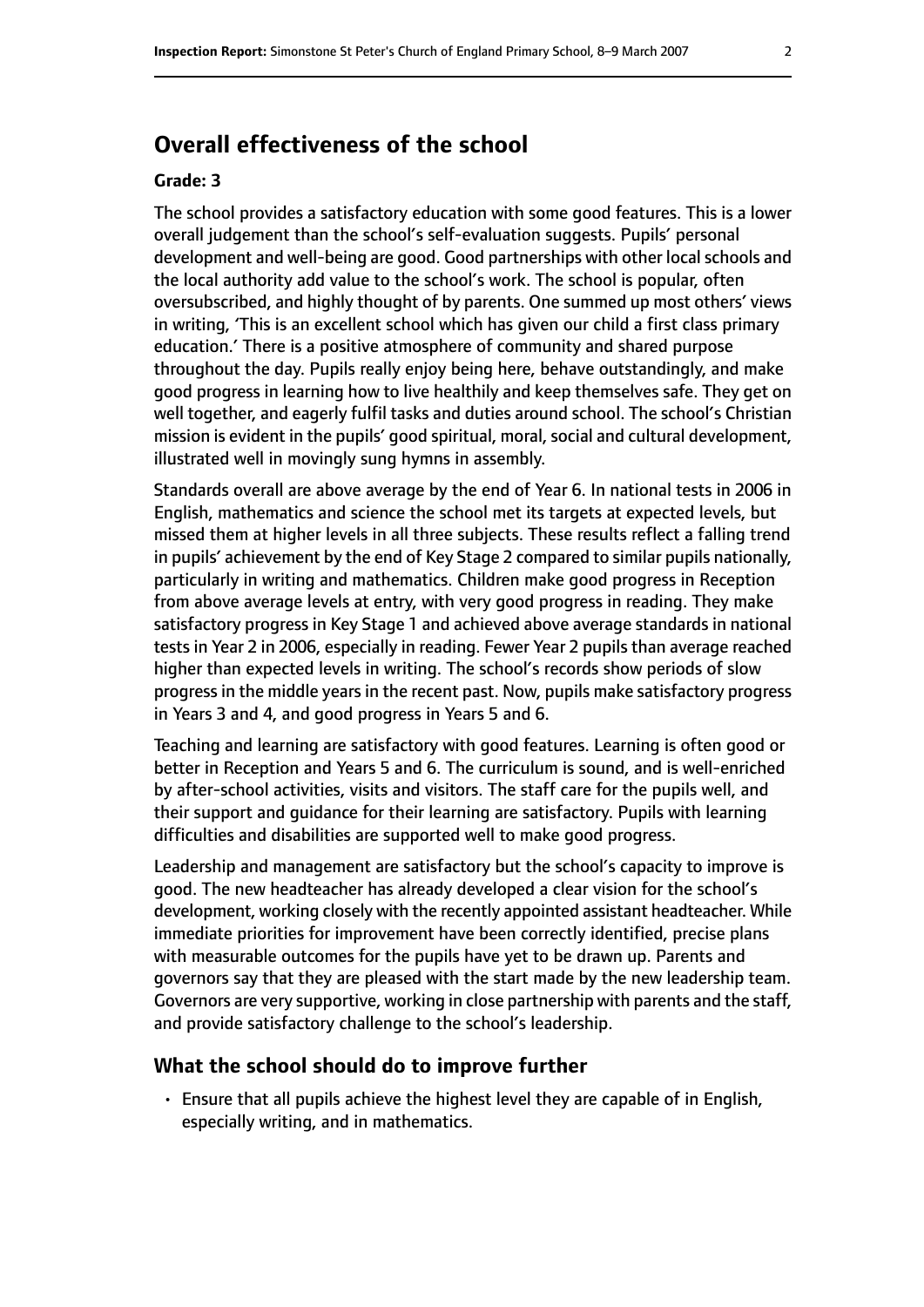• Draw up precise and measurable improvement plans that focus directly on better outcomes for pupils.

# **Achievement and standards**

#### **Grade: 3**

Standards overall are above average by the end of Year 2 and Year 6. Unusually, girls achieved lower levels than boys last year, especially in writing. The school feels that having a significantly higher proportion of boys than girls in some year groups affects girls' progress adversely. Currently, there is no disparity between boys' and girls' progress. The results for Year 6 in 2006 reflect a falling trend in pupils' achievement by the end of Key Stage 2 compared to similar pupils nationally, particularly in writing and mathematics. The school's records show some inadequate progress in the middle of the school in recent years, with some but not all lost ground made up in Years 5 and 6. Pupils make satisfactory progress in Key Stage 1 and achieved above average standards in national tests in Year 2 in 2006, especially in reading. Fewer Year 2 pupils than average reached higher than expected levels in writing. Currently, pupils make satisfactory progress in Years 3 and 4, and good progress in Years 5 and 6. This includes the small number of pupils of mixed or Asian heritage. Children make good progress in Reception from above average levels at entry, with very good progress in reading, supported well by parents.

## **Personal development and well-being**

#### **Grade: 2**

Pupils' personal development is good, and their well-being is promoted successfully, as is their spiritual, moral, social and cultural development. These are strengths that have been maintained since the last inspection. Parents write convincingly of how their children 'grow in confidence' and 'thrive on the broad range of educational challenges' in Reception. Older pupils care for the youngest, and there is a strong feeling of the school being safely organised as a well-run family. Pupils' very good attendance testifies to their enjoyment of their learning, and older pupils lead the school community well. The school has achieved national Healthy School status and two elements of the local authority's more comprehensive award. Pupils understand and live these messages in their healthy diets and love of physical exercise, underlined by the school's display of sporting trophies. Pupils take full advantage of the school grounds that are very well-equipped for active and vigorous but safe play. The underlying spirituality of the school's work flowers in thoughtful assemblies and rich, sincere singing of a range of powerful hymns. Here, a parent's view that, 'Our children's time at school is an absolute joy,' is in full evidence. Most pupils leave well-equipped for the next stage of their lives, but recently a few have not reached the highest level they were capable of in basic skills.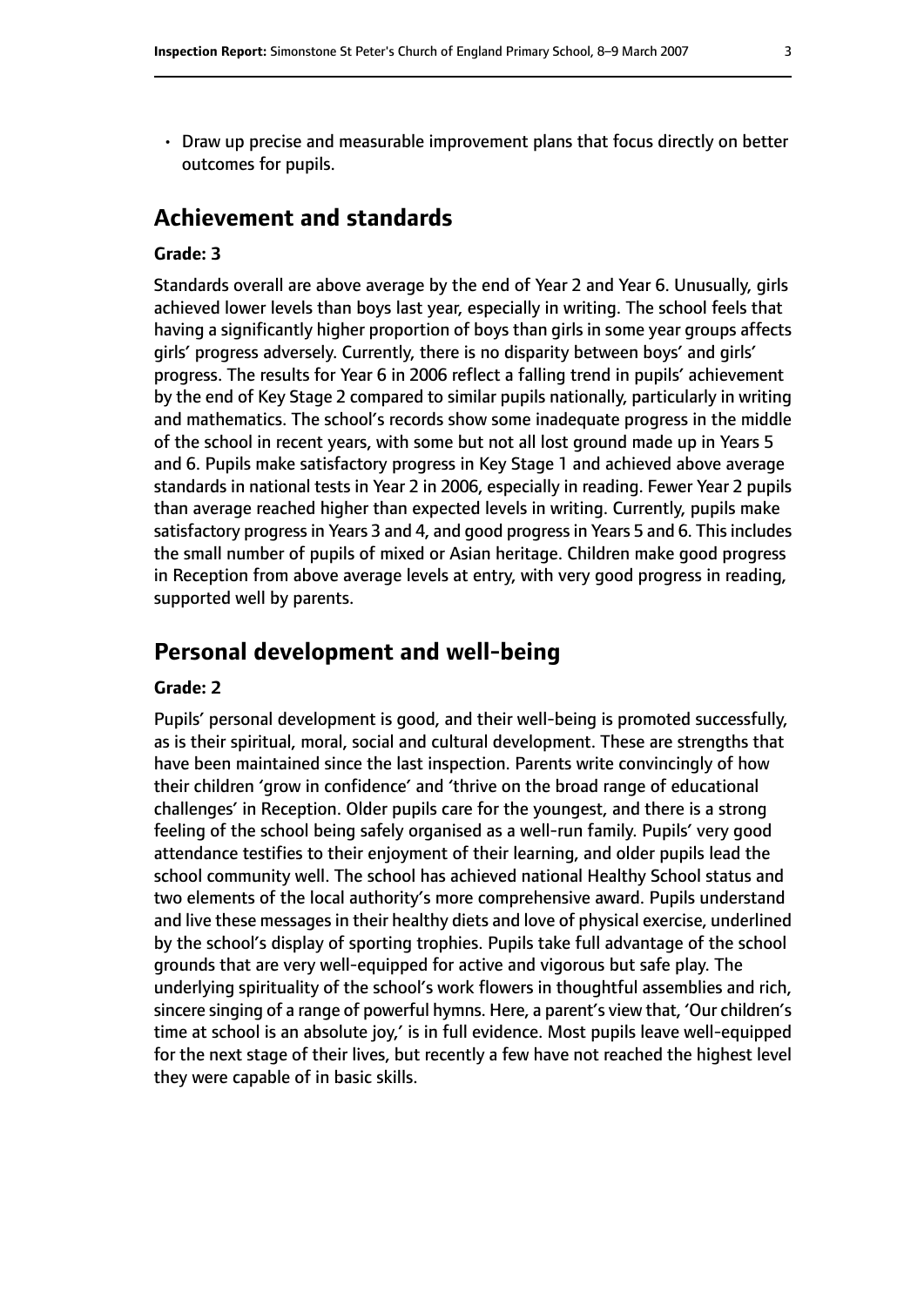# **Quality of provision**

#### **Teaching and learning**

#### **Grade: 3**

Teaching and learning are satisfactory with some good and occasionally outstanding features. The staff prepare the pupils for learning well, helping them to develop effective work habits, to manage themselves in class, behave well, and cooperate with each other. Pupils respond effectively, enjoying their work and generally getting on with it conscientiously. Teachers plan lessons securely, and pupils generally have work that challenges them to improve. In Reception and Years 5 and 6, this challenge is often demanding but exciting. This leads to good and sometimes better progress in learning. For example, children in Reception have a veterinary role play area, and a nurse came to show them many of the medical instruments used to check where there might be problems. This brought their learning alive. Where teaching is satisfactory, mainly in the middle years, pupils make generally adequate progress but do not do as well as needed in writing to lift standards sufficiently. During the inspection there was no unsatisfactory teaching, although there is evidence of slow progress in the past for the current Year 5 and 6 pupils. The few pupils identified with learning difficulties and disabilities make good progress because the support they receive is specifically focused to their needs.

#### **Curriculum and other activities**

#### **Grade: 3**

The curriculum is satisfactory and meets requirements. The staff have adequate knowledge of the subjects taught, and there is good enrichment in the arts, sport and music. A teacher from the local authority music service provides excellent support for pupils' musical development. There are plans to review the curriculum against recent national guidance, and this is timely, particularly to provide the right challenge for potential high attaining pupils in writing and mathematics.

#### **Care, guidance and support**

#### **Grade: 3**

Care, support and guidance are satisfactory overall. Care is good, and pupils are well looked after and safe so that they can enjoy their time in school without anxiety. For example, great care is taken when escorting the pupils across the road to the church hall for music, assembly and physical education. All required child protection and safeguarding procedures are in place. Support and guidance for pupils' personal development are good, but for their academic development they are satisfactory. Teachers' marking and assessment of pupils' progress are satisfactory but variable. In the best examples, marking evaluates for pupils where they have done well and points out how they could improve. In less helpful cases it is not clear what is good in the work and how the pupil might improve. New target setting procedures are beginning to inform pupils and staff better about progress and achievement.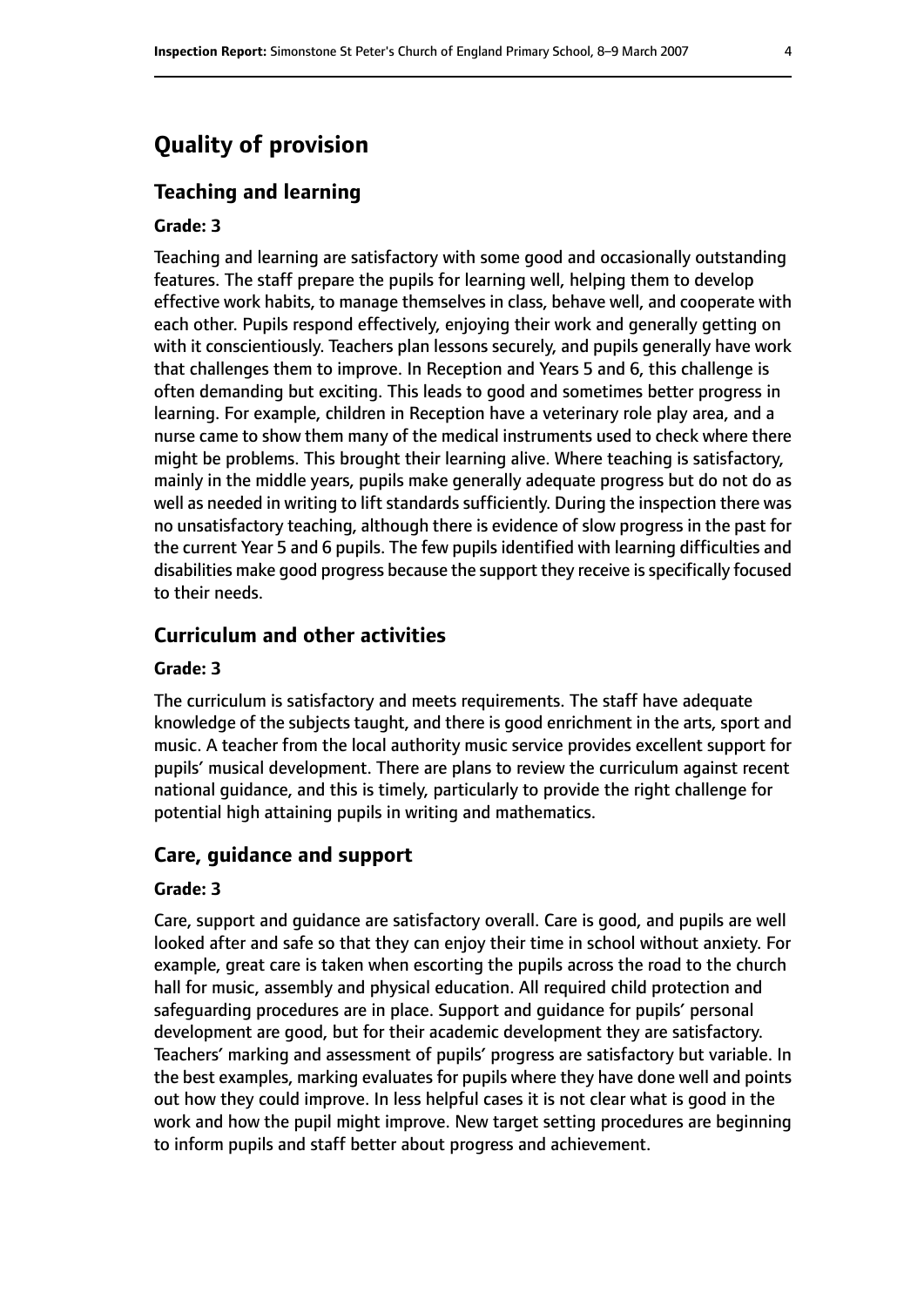# **Leadership and management**

#### **Grade: 3**

Leadership and management are satisfactory. Issues from the last inspection have been successfully dealt with, and there have been major improvements to the accommodation, with further development planned. The school runs smoothly, and there are clear and safe procedures for its operation. The new management team has made an effective start with the support of other staff, governors and parents, and there is an air of confidence and optimism about the school. Governors fulfil their roles satisfactorily, providing good support and giving their time willingly. While the school's written self-evaluation provides a comprehensive and satisfactory overview, it lacks sufficient clarity and sharpness to provide a secure basis for school improvement. The headteacher has already set out his immediate vision for improvement from his own analysis, and this is focused on the right priorities to raise standards and improve the quality of education. There is clear support from other staff, governors and parents for this approach.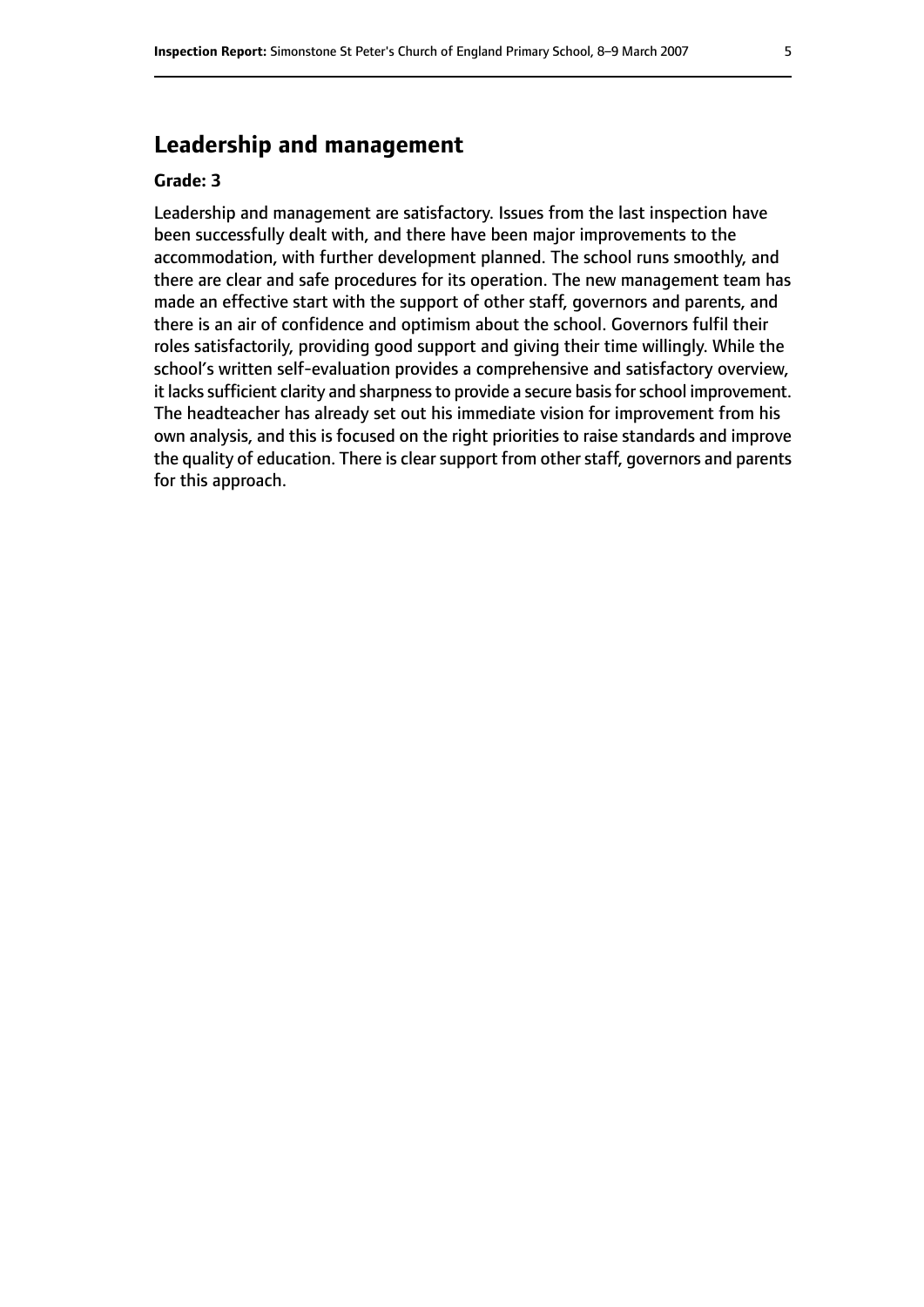**Any complaints about the inspection or the report should be made following the procedures set out inthe guidance 'Complaints about school inspection', whichis available from Ofsted's website: www.ofsted.gov.uk.**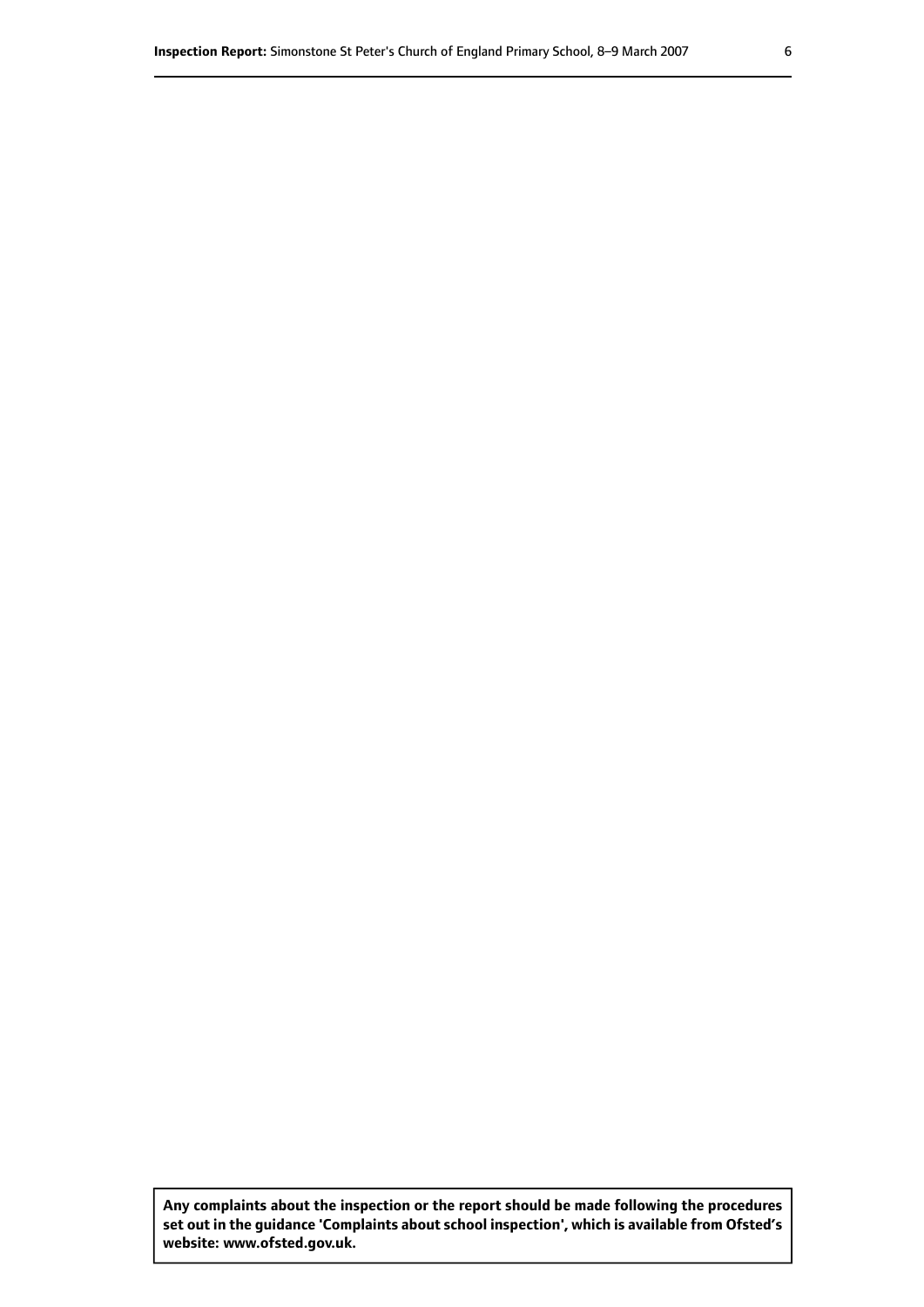# **Inspection judgements**

| Key to judgements: grade 1 is outstanding, grade 2 good, grade 3 satisfactory, and grade 4 | School         |
|--------------------------------------------------------------------------------------------|----------------|
| inadeauate                                                                                 | <b>Overall</b> |

# **Overall effectiveness**

| How effective, efficient and inclusive is the provision of education, integrated<br>care and any extended services in meeting the needs of learners? |     |
|------------------------------------------------------------------------------------------------------------------------------------------------------|-----|
| How well does the school work in partnership with others to promote learners'<br>well-being?                                                         |     |
| The quality and standards in the Foundation Stage                                                                                                    |     |
| The effectiveness of the school's self-evaluation                                                                                                    |     |
| The capacity to make any necessary improvements                                                                                                      |     |
| Effective steps have been taken to promote improvement since the last<br>inspection                                                                  | Yes |

# **Achievement and standards**

| How well do learners achieve?                                                                               |  |
|-------------------------------------------------------------------------------------------------------------|--|
| The standards <sup>1</sup> reached by learners                                                              |  |
| How well learners make progress, taking account of any significant variations between<br>groups of learners |  |
| How well learners with learning difficulties and disabilities make progress                                 |  |

# **Personal development and well-being**

| How good is the overall personal development and well-being of the<br>learners?                                  |  |
|------------------------------------------------------------------------------------------------------------------|--|
| The extent of learners' spiritual, moral, social and cultural development                                        |  |
| The behaviour of learners                                                                                        |  |
| The attendance of learners                                                                                       |  |
| How well learners enjoy their education                                                                          |  |
| The extent to which learners adopt safe practices                                                                |  |
| The extent to which learners adopt healthy lifestyles                                                            |  |
| The extent to which learners make a positive contribution to the community                                       |  |
| How well learners develop workplace and other skills that will contribute to<br>their future economic well-being |  |

# **The quality of provision**

| How effective are teaching and learning in meeting the full range of the<br>learners' needs?          |  |
|-------------------------------------------------------------------------------------------------------|--|
| How well do the curriculum and other activities meet the range of needs<br>and interests of learners? |  |
| How well are learners cared for, quided and supported?                                                |  |

 $^1$  Grade 1 - Exceptionally and consistently high; Grade 2 - Generally above average with none significantly below average; Grade 3 - Broadly average to below average; Grade 4 - Exceptionally low.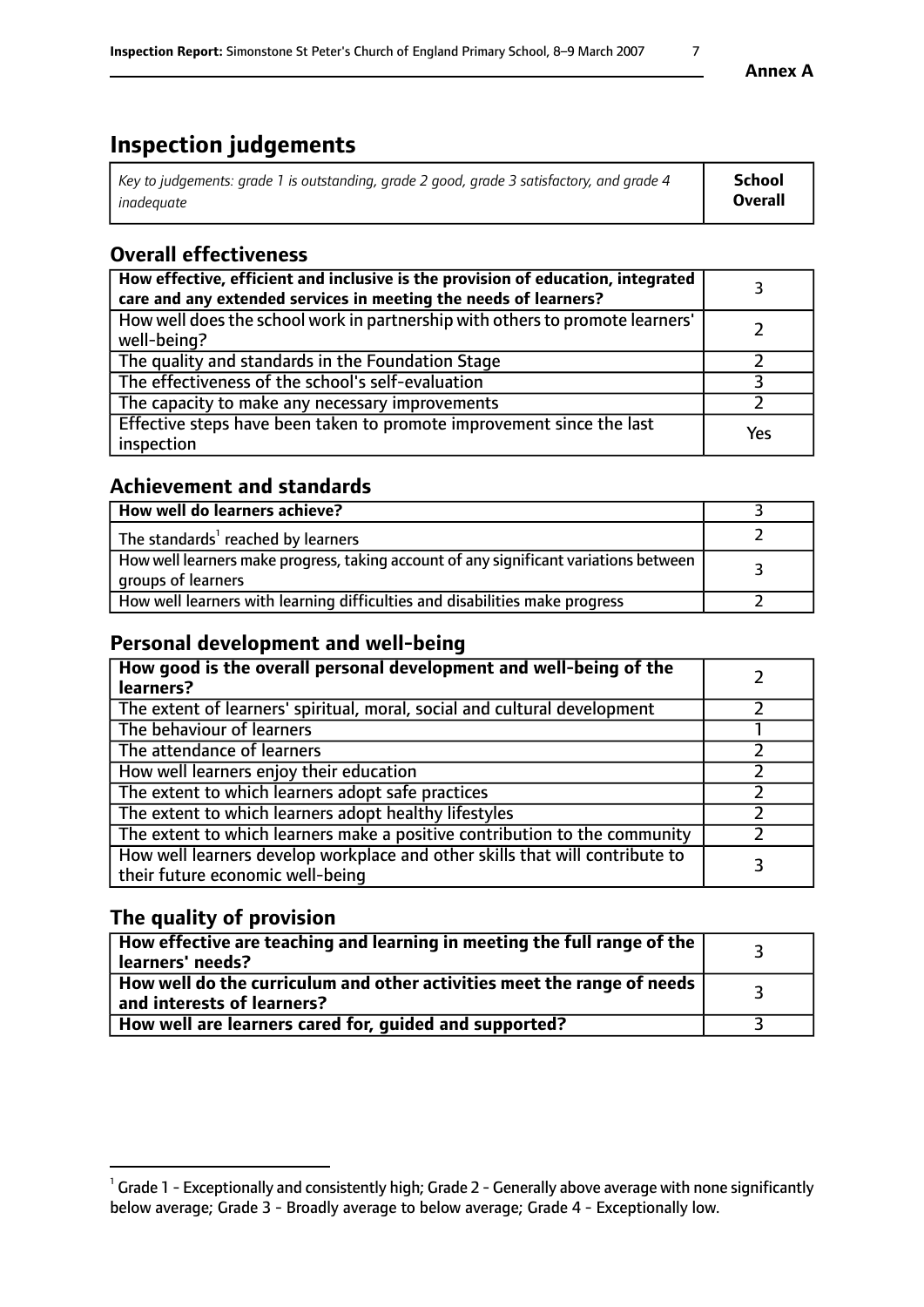# **Leadership and management**

| How effective are leadership and management in raising achievement<br>and supporting all learners?                                              | 3         |
|-------------------------------------------------------------------------------------------------------------------------------------------------|-----------|
| How effectively leaders and managers at all levels set clear direction leading<br>to improvement and promote high quality of care and education |           |
| How effectively performance is monitored, evaluated and improved to meet<br>challenging targets                                                 | 3         |
| How well equality of opportunity is promoted and discrimination tackled so<br>that all learners achieve as well as they can                     |           |
| How effectively and efficiently resources, including staff, are deployed to<br>achieve value for money                                          | 3         |
| The extent to which governors and other supervisory boards discharge their<br>responsibilities                                                  | 3         |
| Do procedures for safequarding learners meet current government<br>requirements?                                                                | Yes       |
| Does this school require special measures?                                                                                                      | No        |
| Does this school require a notice to improve?                                                                                                   | <b>No</b> |